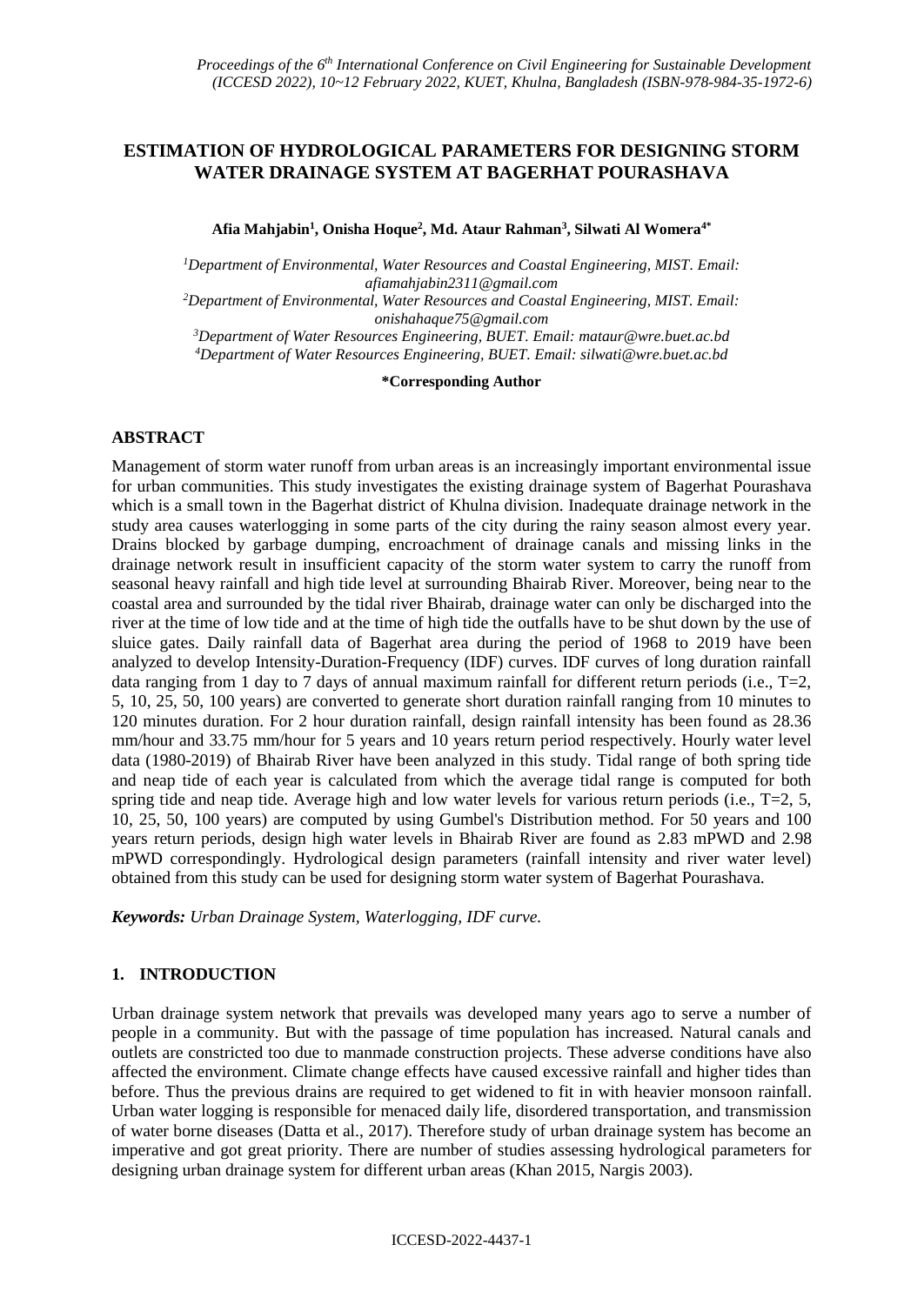The study area, Bagerhat Pourashava (Figure 1), faces high tide flash flood due to the surrounding tidal river Bhairab. Moreover, the heavy rainfall during monsoon causes urban flooding. Among the 9 Wards in the Pourashava, Ward no. 1, 3, 6 and 9 have been found to be the low lying areas that get inundated even at little rainfall. Ward no. 4, 5 and 7 get inundated too during heavy rainfall. Drainage lines are mostly constricted and cannot carry the huge volume of storm water through them. No recent study has been found that investigates the drainage system of Bagerhat Pourashava. Therefore, to evaluate the existing drainage system of Bagerhat Pourashava, this study has assessed the existing drainage network of Bagerhat Pourashava. Moreover, two hydrological parameters such as design rainfall intensity and design river water level of Bhairab River for 50 years and 100 years return periods have been estimated. Findings of this study can be used for designing the drainage system and flood mitigation measures for the study area.



Figure 1: Map of Bagerhat Pourashava.

## **2. STUDY AREA AND DATA COLLECTION**

Bagerhat Pourashava is in the south western part of Bagerhat district and geographically located between 22°39'46.05" north latitude and 89°47'58.93" east longitude (Fig. 1). It is one of the Municipalities among the GOB declared 316 municipalities. The average elevation of the city is 2.53 m (from MSL), average annual minimum temperature is 22.5 °C, average annual rainfall is 296.23 mm (1968-2019) and average annual humidity is about 86% (June-2010). The municipality was established in 1958. It consists of 9 Wards with an area of 15.89 square kilometers. The low lying areas are mainly comprised of Ward no. 1, 3, 6 and 9. The study area is stood by a tidal river Bhairab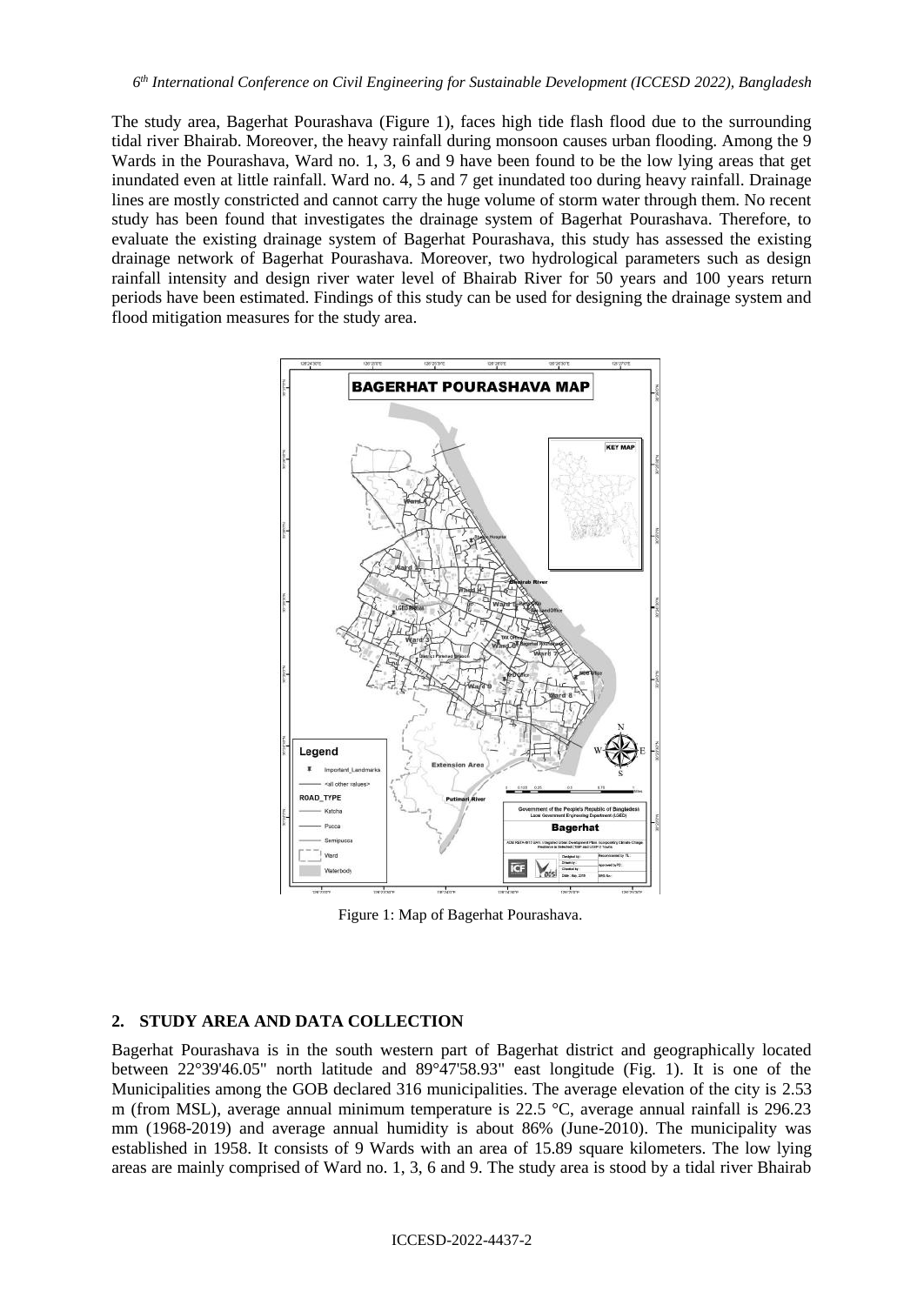at the east. The highest flood level of Bhairab river is 2.46m,PWD. Bagerhat Municipality has one embankment of length 3.63 km with reduced level of its crest as 2.70 m,PWD. Pourashava has 11 bridges and 38 culverts. There are 31 sluice gates to control discharge of drainage water into the Bhairab River. The municipality has 6 natural khals. There are roadside lined and unlined drains covering total length of 104 kilometers. Length covering by primary, secondary and tertiary drains are 63.72 km, 10.57 km and 29.94 km respectively. But the capacity of the drains are reduced due to the encroachments. Plastic and solid wastes from households, industries, commercial areas and construction sites have reduced the capacity of drains too. In this study, data of bridge, culvert, embankment and drainage lines are collected from the survey conducted under Coastal Towns Environmental Infrastructure Project (CTEIP) of LGED (2016). Daily rainfall data for 51 years (1968-2019) at CL501 (Bagerhat Station) and water level data of Bhairab river for 39 years (1980- 2019) at station SW1 (Alaipur Khal Doratana, Bhairab river) have been collected from the Bangladesh Meteorological Department (BMD) and Bangladesh Water Development Board (BWDD) respectively.

## **3. METHODOLOGY**

In this study, a methodology was developed for the design of storm water drainage based on an assessment of existing drainage conditions and hydrological data analysis. Existing condition of storm water drainage at Bagerhat Pourashava has been investigated by analyzing the data collected from field visits and summarizing information from previous studies conducted by LGED under CTEIP.

For hydrological data analysis, the daily rainfall data have been collected from January 1968 to June 2019. 1-Day annual maximum rainfall of each year is identified from the data. Gumbel's extreme value distribution method is used to perform frequency analysis to determine the probable rainfall intensity for 5 years and 10 years return periods. Long duration Intensity-Duration-Frequency (IDF) curves are generated from rainfall data ranging from 1 day to 7 days of annual maximum rainfall for different return periods (i.e., T=2, 5, 10, 25, 50, 100 years). As short duration rainfall intensity is required in designing an urban drainage system, Bernard (1932) equation (I = C.Tm/de**)** is used to calculate short-duration rainfall intensity. Short duration IDF curves are generated for the duration ranging from 10 minutes to 120 minutes.

For water level analysis, hourly water levels for 39 years (from 1980-2019) of the Bhairab river have been analyzed. The highest water level during spring tide and the highest level during neap tide for each year are identified from these data. Using these values average high water level for each year is calculated. Similarly, the lowest water level during spring tide and lowest water level during neap tide are also identified. From these values, the average lowest water level of the Bhairab river has been calculated for each year. Then the average annual maximum and minimum water levels (mPWD) for various return periods (i.e., T=2, 5, 10, 25, 50, 100 years) are computed using Gumbel's extreme value distribution method.

## **4. RESULTS AND DISCUSSIONS**

#### **4.1 Assessment of Existing Drainage Conditions of Bagerhat Pourashava**

Due to urbanization, inadequate drainage capacity and the increase in population, Bagerhat Pourashava requires immediate improvement of the drainage system. The first step of improving an urban drainage system is to assess the existing drainage condition of cities and towns. From the previous studies and field visits, it is found that the current drainage system in Bagerhat Pourashava is consisting of (i) six open natural khals and (ii) limited roadside katcha and pucca drains (around 104 km total length). The east and west parts of the Pourashava are the major low-lying areas. The lowlying areas are mainly comprised of Ward no. 1, 3, 6 and 9. Ward no. 4, 5 and 7 are comparatively higher than surrounding areas, but these are inundated during heavy rainfall due to a lack of drainage system and outfalls. From the field observations, it is also found that some khals are draining out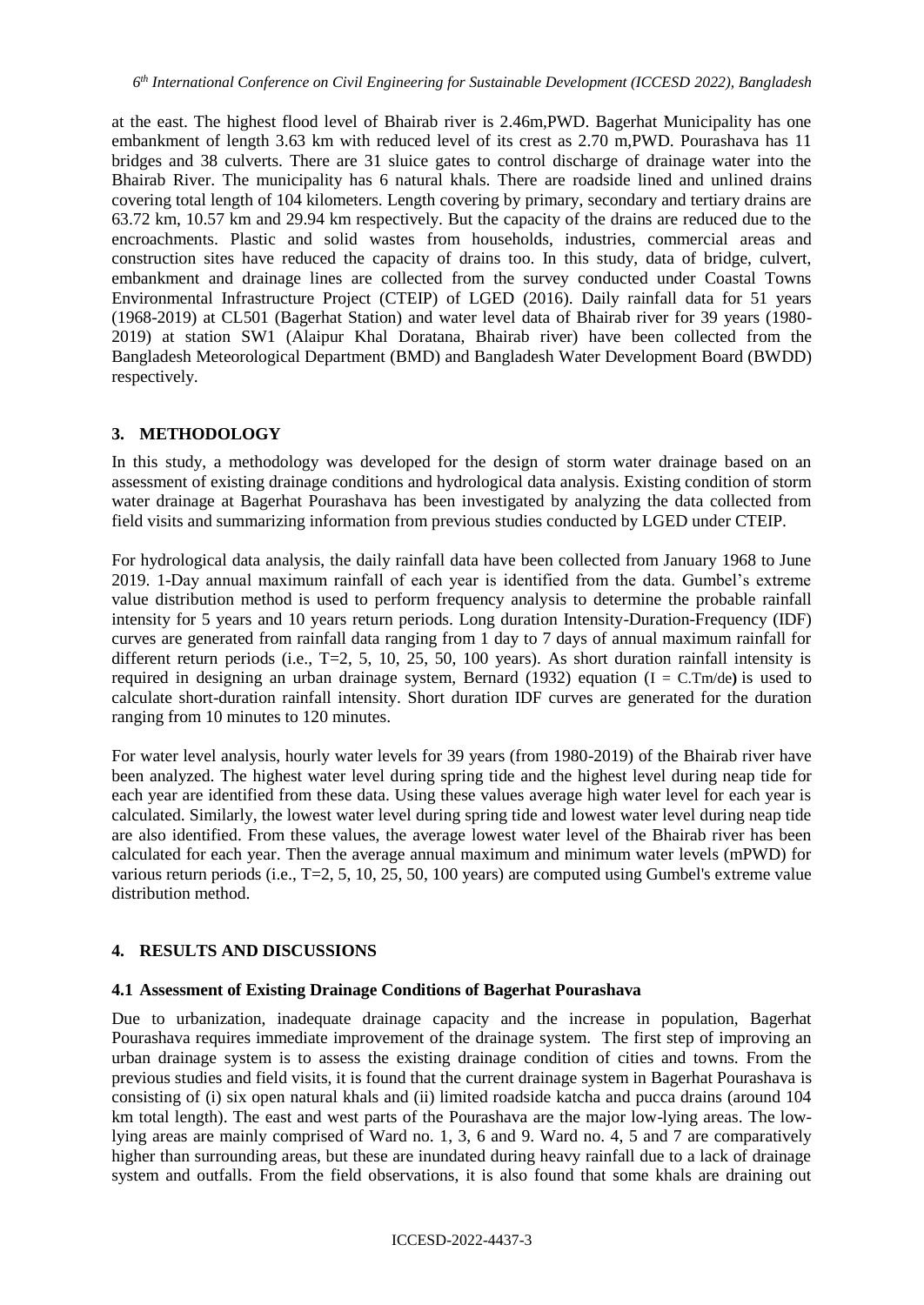water effectively, but the conditions of some other khals have been found poor. Those are disconnected by roads and in some places connected with culverts of inadequate size. Cross-sections of the khals seem bad for draining out storm water runoff. Artificial pucca drains have been functioning in the major parts of the study area. Due to lack of proper maintenance and garbage dumping, some drains are not functioning effectively. The condition of sluice gates at the drains outlet is also poor. From CTEIP's (2016) study based on a household survey on drainage conditions of the Bagerhat Pourashava, it is found that 86% of the households' have some proper local drainage. Of these, about 21% are not connected to any more significant drain or khal. About 88% of both local and main drains contain silt, solid waste, or vegetation, while an average of 40% is more than half full. Inquiries about the extent to which dwellings are affected by flooding reveal that about 6.5% suffer flooding every year, while a further 15% suffer only some years. Approximately 44% of households suffer from waterlogging in their locality every year, up to 8 times a year. The following pictures were taken during the field visits expose these situations (Figure 2).



Figure 2: Conditions of drainage system: garbage dumping (left) and blockage of natural drainage (right). (Source: Field visit)

# **4.2 Estimation of Hydrological Parameters for Designing Drainage System of Bagerhat Pourashava**

## **4.2.1 Estimation of Design Rainfall Intensity**

To solve waterlogging problems, improvement of existing drainage systems is required. For the hydrological design of the storm water drainage volume, an accurate measure of hydrological parameters is essential. For accurate hydrologic analysis, reliable rainfall intensity estimation is needed (Basnet and Neupane, 2018, Mishra and Tanwer, 2020). As estimation of peak runoff by using the Rational approach ( $Q = 0.278CIA$ ) greatly depends on peak rainfall intensity (I). For estimating the design rainfall intensity, the daily rainfall data at Bagerhat station (station ID: CL501) is collected from the Bangladesh Meteorological Department (BMD) for a period of 51 years (1968-2019). From the daily rainfall data of each year, 1-D annual maximum rainfall events are extracted (Figure 3). Similarly, the highest annual rainfall events for 2 to 7 consecutive days for each year are extracted. Then the Gumbel's distribution method is used for developing the long duration IDF curves. It is the most widely used distribution method for generating the IDF curve. It is relatively simple and uses only extreme events (maximum values or peak rainfalls).

Intensity-Duration-Frequency (IDF) curves from maximum rainfall values of 1-day to 7-days are developed for the 6 different return periods (T=2, 5, 10, 25, 50, 100 years). Then the Bernard equation converts long-duration IDF curves to short-duration IDF curves (10 minutes to 120 minutes). Long and short duration IDF curves are shown in Figure 4. Usually an urban drainage system is designed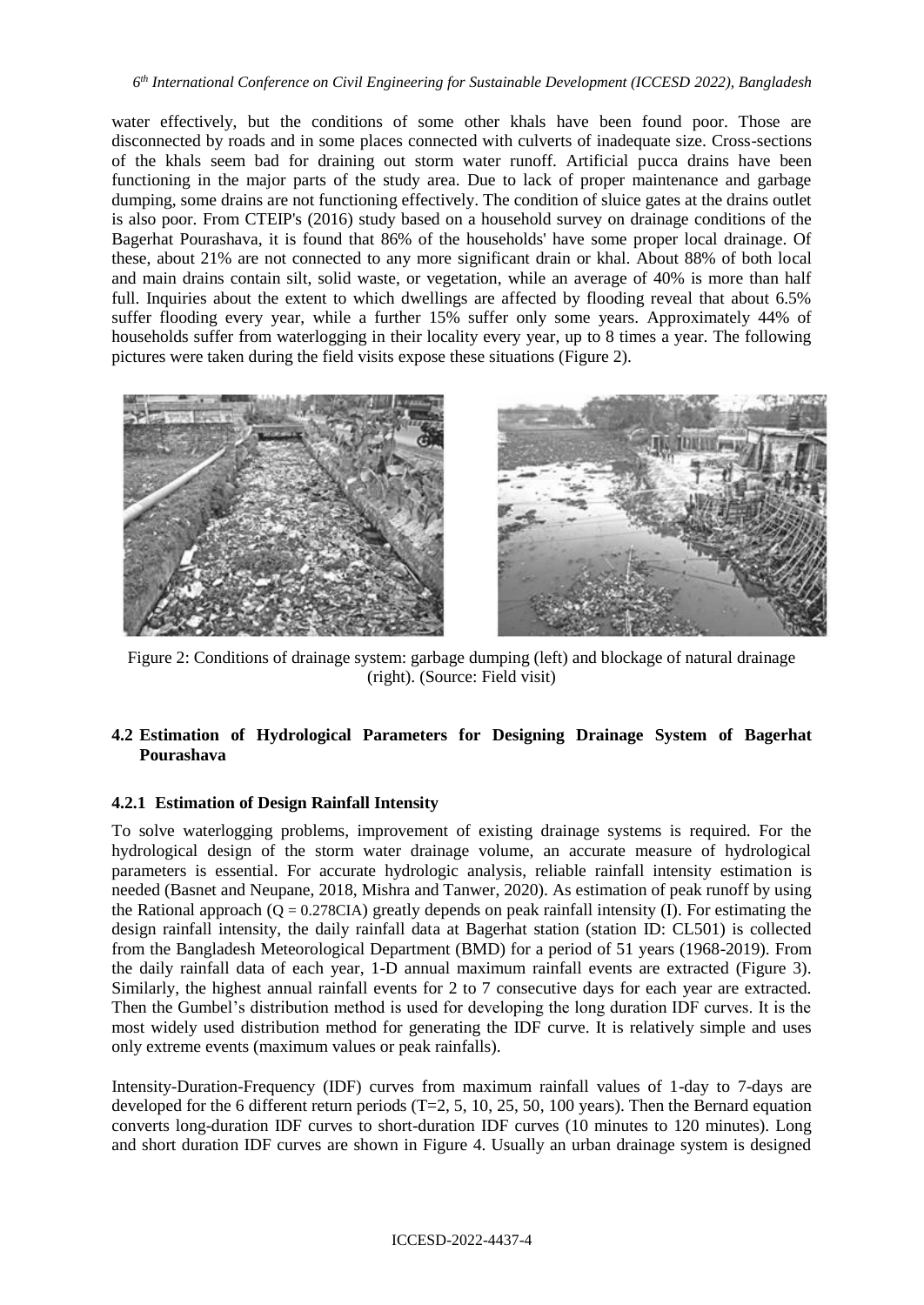based on 2 hours rainfall duration for both 5 years and 10 years return periods. In this study, the estimated design rainfall intensities are given in Table 1.



Figure 3: 1-D (one day) annual maximum rainfalls with time at Bagerhat Pourashava.



Figure 4: Long and short duration IDF curves for rainfall analysis of Bagerhat Pourashava.

| Rainfall duration | Rainfall intensity (mm/hr) |                        |  |
|-------------------|----------------------------|------------------------|--|
|                   | 5 years return period      | 10 years return period |  |
| 2 hours           | 28.36                      | 33.75                  |  |

Table 1: Estimated design rainfall intensities for 5 years and 10 years return periods.

## **4.2.2 Estimation of Design Water Level**

Analysis of water level data is required to design a drainage system if there is any river adjacent to the urban area (Awal and Islam, 2020). Bagerhat Pourashava is located adjacent to the Bhairab River (tidal river). It is a significant outfall location for the Pourashava area. That's why this river greatly influences the existing drainage condition of the study area. For water level analysis, water level data of the Bhairab River have been collected from the Bangladesh Water Development Board (BWDB) (Station of BWDB at Alaipur khal Doratana, Bagerhat Pourashava) for the year 1980 to 2019 and has been plotted as shown in Figure 5. From this figure, the highest water levels during spring and neap tides are found out for each year. Also average high water levels are calculated for each year. Similarly, the lowest water levels during spring neap tides for each year are also extracted. Then the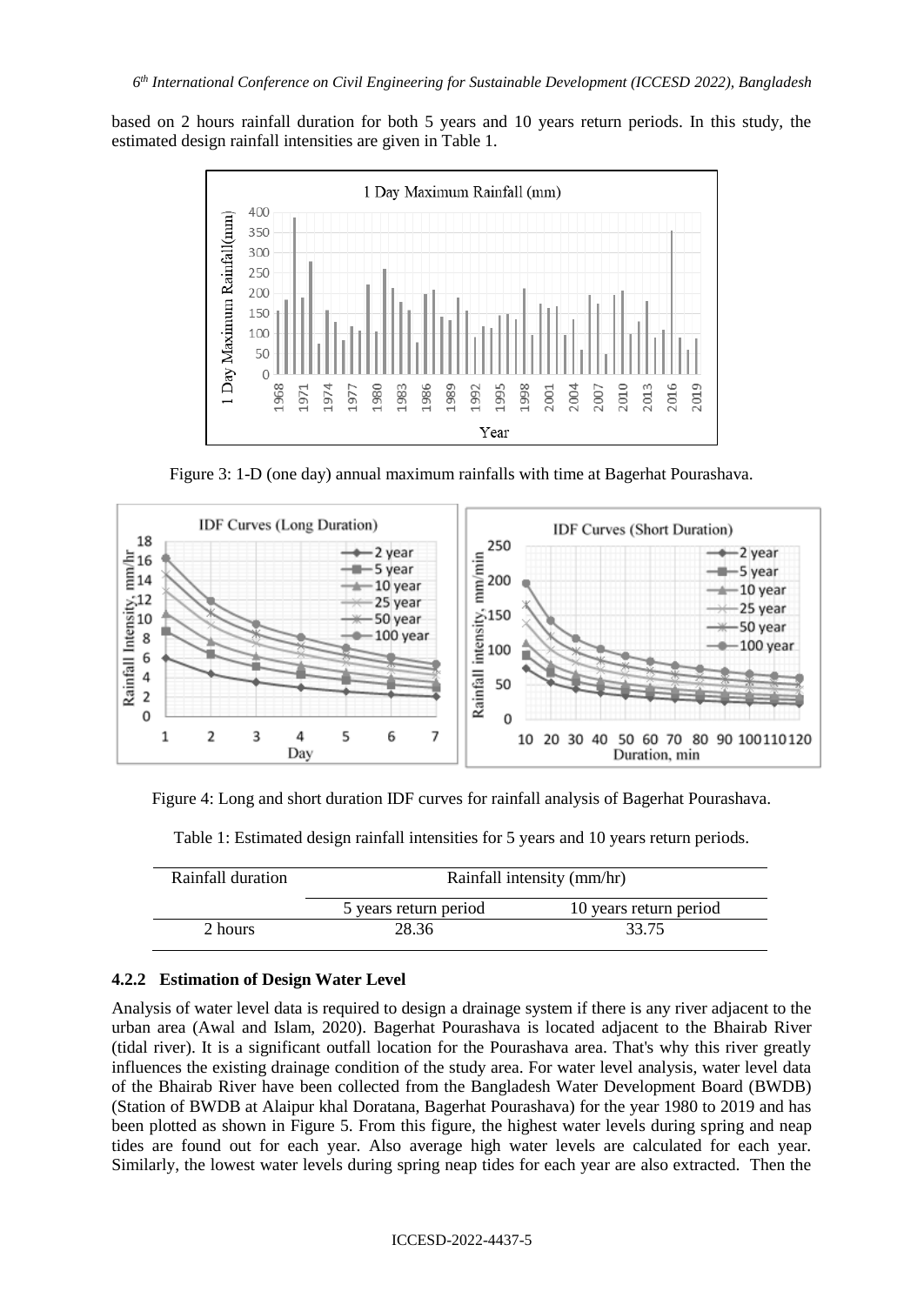average low water levels are calculated for each year. These average high and low water levels for various return periods (i.e., T=2, 5, 10, 25, 50, 100 years) are computed using Gumbel's Distribution method. In an urban drainage system, 50 years or 100 years return period is considered as the design water level. In this study, estimated design river water levels for 50 years and 100 years return periods are shown in Table 2 and Figure 6.



Figure 5: Water level variation of the Bhairab River from 1980 to 2019.

Table 2: Estimated design water levels for 50 and 100 year return periods.

| Return period | Average high WL (mPWD) | Average low WL (mPWD) |
|---------------|------------------------|-----------------------|
| 50 years      | 2.83                   | 0.75                  |
| 100 years     | 2.98                   | 1.01                  |



Figure 6: Average tidal range of Bhairab river for 50 and 100 year return period.

## **5. CONCLUSION**

To design a proper urban drainage system, it is essential to know the existing drainage system's conditions and estimate various hydrological parameters. In this study, an assessment of existing drainage conditions of Bagerhat Pourashava has been done. From the evaluation, it is found that the existing drainage system of the Pourashava is poorly maintained and inadequate. As a result, the lower part of the Pourashava area faces flooding and waterlogging problems every year. The causes of